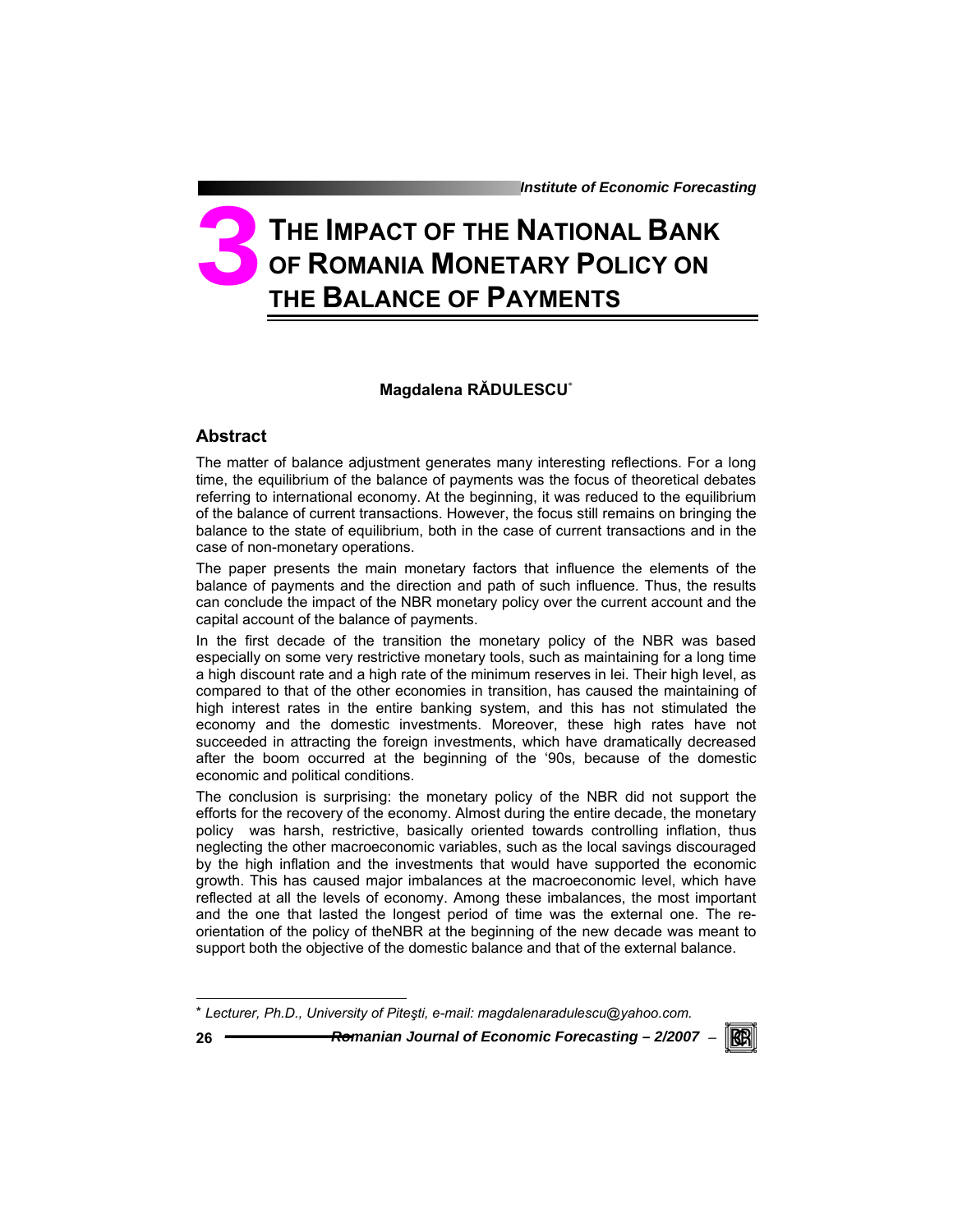**Key words**: monetary policy instruments, inflation rate, exchange rate, monetary base, foreign direct investments, export, income inflows, portfolio investments inputs, foreign debt service**.** 

**JEL Classification:** E44, E52, E63, F21, F32**.** 

#### **1. Introduction**

In a market economy, in order to influence the evolution of some economic events, the state can make use of the balance of payments, capital movement and, implicitely, the situation of the money supply in the respective country.<sup>1</sup>

The evolution of the balance of payments of a country is closely connected to the economic evolution of the respective country and reflects its participation in the international economic circular flows. It enlightens the operating efficiency of the goods and their competitiveness on the international market, from the point of view of the quality and the price.

There is a double influence between the balance of payments and the national currency: on the one hand, the exchange rate influences the prices and, thus, the increase or decrease in the profit in the case of international transactions, and, on the another hand, the balance of payments, due to its active or passive role, influences the exchange rate of its own currency.

On the way to convertibility, the part played by the balance of payments in determining the convertibility and the mobility of the exchange rates increases. In order to pass successfully to long-term and mid-term convertibility, it is essential to achieve and maintain a certain structural balance between the current transactions and the capital and financial ones.

At the same time, on the international financial-currency market, the quality of the balance of payments of a country is an important criterion in granting credits and stipulating their terms.

The economic reform for the transition to the market economy which took place in Romania was most successfully and rapidly carried out in the case of the foreign trade. Unfortunately, because this reform was not accompanied by the reform of the other sectors of economy from the point of view of rate and development (production, infrastructure, the financial-banking system, monetary and credit policy, insurance, staff training), the deficit of the balance of payments and that of the current account have become lasting and substantial and the exports have become insufficient from the point of view of competitiveness and efficiency. In other words, the reform was not as successful as it was expected to be. Its bad management also contributed to this.

During the last three decades, many essential changes have occurred. Their consequences have been only partly assimilated by the economic theory, which still refers to some ideas that do no longer reflect the real, current situation.

*<sup>1.</sup> Stoian I.., Berea A.,* Balance of payments, *Scientific and Enciclopedic Publishing House, Bucharest, 1977, p.30.* 



-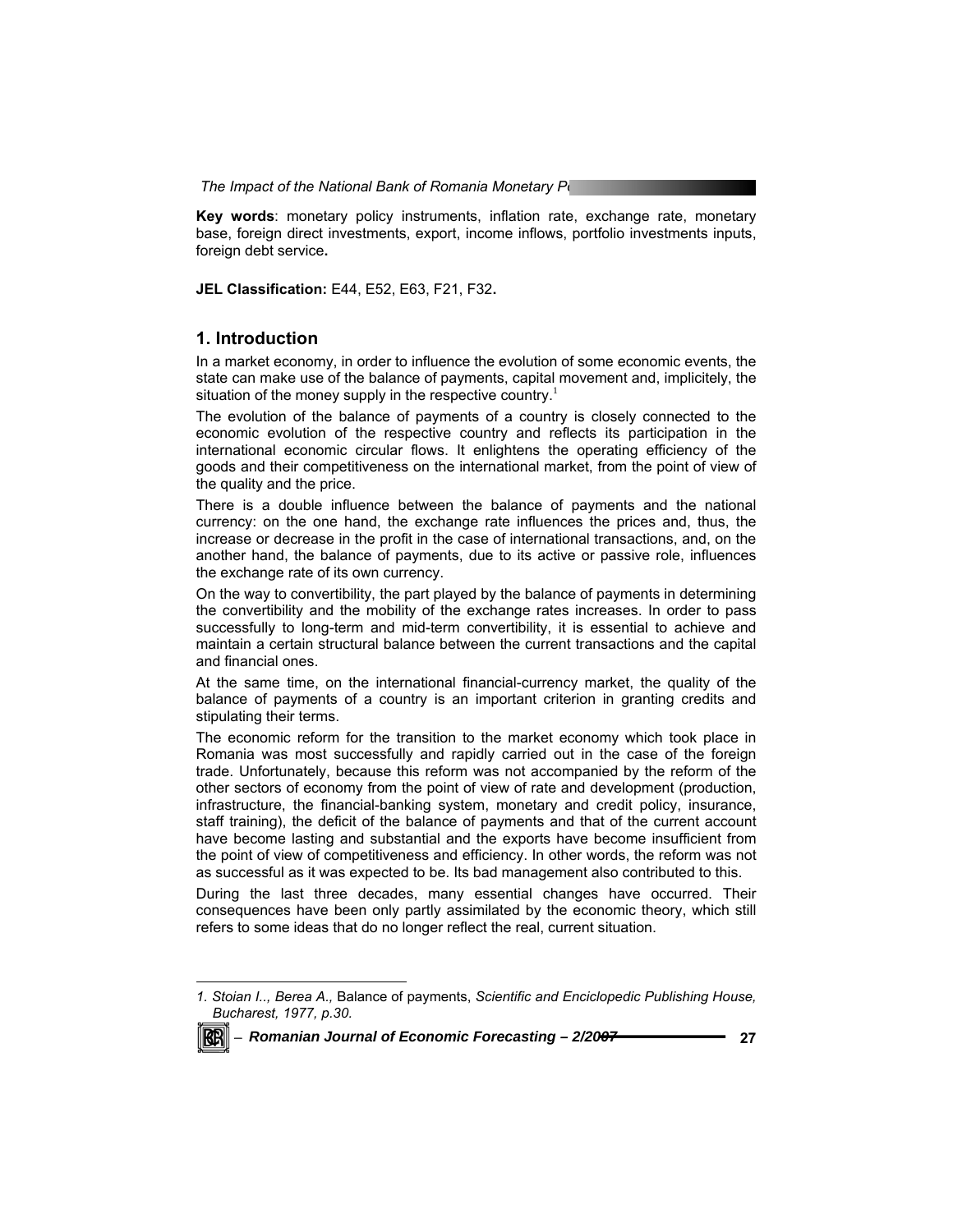The banks can manipulate the economic processes by resorting to various methods and especially to credit, and to the rate of interest; the real economy can be oriented using the interest rate and the rate of exchange more efficiently and sounder than the state's plans used to project in the centralized economies.

As we have mentioned before, the main tool by which the commercial banks can influence the state of the economy and its inner and external balance is the bank credit. In its turn, the value of the granted credits is influenced by the rate of the interest earned, which, in its turn, depends on the economic circumstances, the rate of the inflation, the risk run by the one that grants the loan credit, the supply and demand for the loan capital and, first of all, on the monetary policy of the National Bank of Romania (NBR), which acts on the bank credits by means of its monetary tools.

## **2. The Impact of the Monetary Policy on the Balance of Payments**

The purpose of the present paper is to establish the impact of the NBR monetary policy on the external sector, which is on the balance of payments, while its imbalances are increasing all over the world.

The impact has in view the export (EXTUSD), the inputs of incomes (INTRARIVEN) (which has increased its importance in Romania's balance of payments in the last few years), the foreign investments in Romania (SOLDISD)**,** and the inputs from the portfolio investments (INTRARIPORT)**.** That is, the most important elements which, stimulated by the proper monetary leverage, would solve the problem of the equilibrium of the balance of payments in a sustainable way.

Four equations have been created, one for each of the above - mentioned elements, as *endogenous variables*, and several exogenous variables have been resorted to, some of them being part in NBR monetary tools and others being also essential elements of the balance of payments. Thus, the *exogenous variables* are: the import (IMPUSD), the external debt service (SDEUSD) and the foreign debt amount (DATORIEEXT), the variation of NBR reserve net assets (ACTIVE), the real leu-euro exchange rate (EUROREAL), the inflation (INFL), the monthly interest rate in the case of bank deposit facilitates (MDOBFACILIT), the monthly interest rate in the case of lombard loan (MDOBCREDLOMB), the monthly interest rate for the bank deposits with the NBR (MDOBDEPOZATRASE), the monthly reference rate (MTAXASCO), the rate of minimum foreign currency and lei reserves (RATAREZMINLEI**,**  RATAREZMINVAL), the interest for the minimum foreign currency and lei reserves rate (MDOBREZLEI**,** MDOBREZVAL), the volume of the transactions with deposits at the NBR (DEPOZATRASE), the volume of the transactions with facilities in the case of deposits at NBR (FACILIT), the level of the monetary base M0 (M0).

The important elements for each equation have been chosen in accordance with the results obtained with the Granger causality tests.

Because of the continuous changing character of these elements, we have resorted to logarithm series, and because of their stationary character, we have used the first difference of the logarithm series in the case when the ADF and PP tests have indicated the non-stationarity.

28 **────────Romanian Journal of Economic Forecasting – 2/2007 - <b>€** 

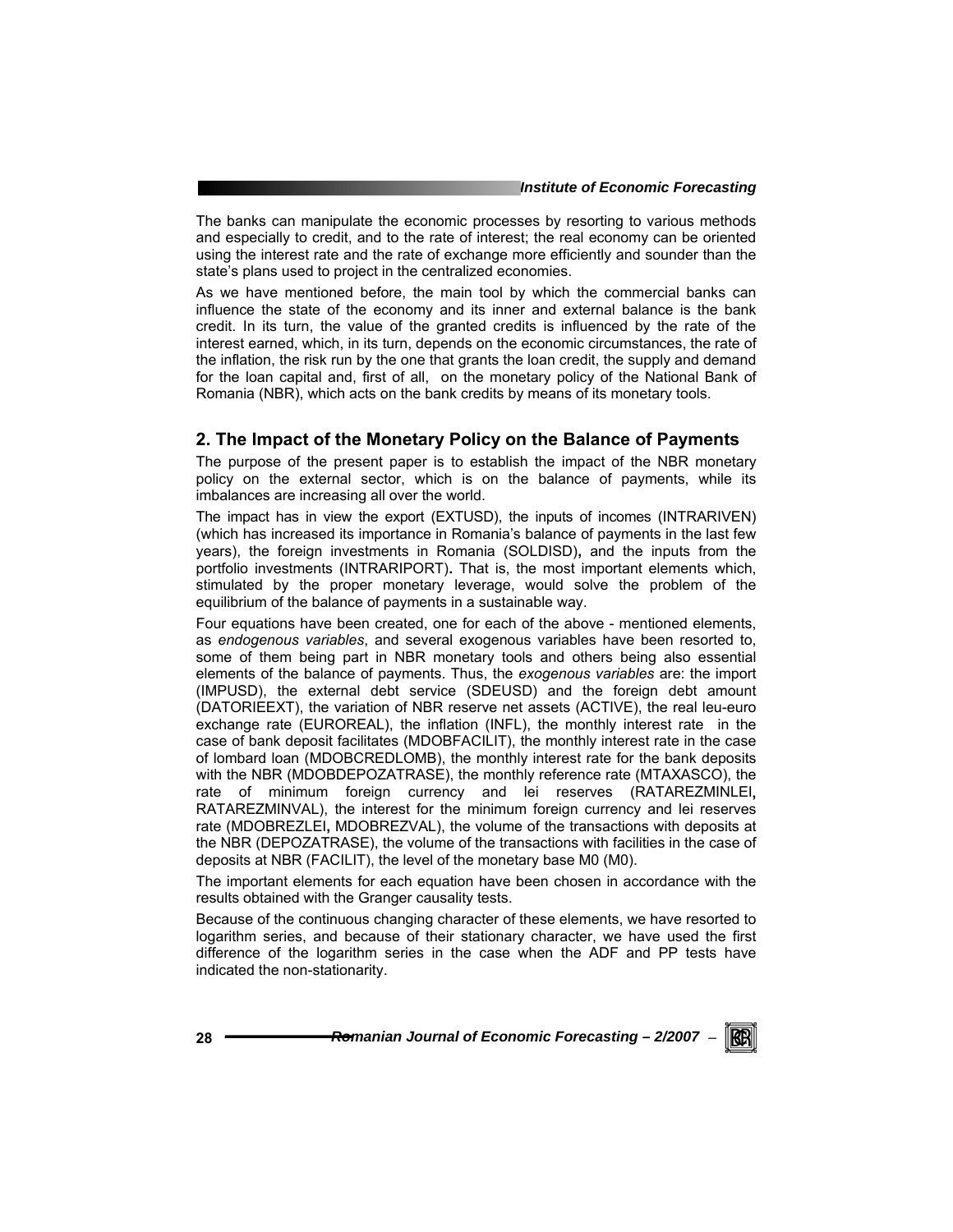*The Impact of the National Bank of Romania Monetary Policy Policy Romania* 

All the series with absolute values have been changed into millions of USD for their comparison, using the ROL-USD exchange rate, and the interest rates have been converted into monthly values instead of yearly ones.

The real exchange rate has been obtained by correcting the nominal exchange rate with IPC cumulated with the basis in December 1998, monthly data.

The first equation, that of the export, is the following:

 $ext{ust} = f (mdobrezlei_{-t}, mtaxasco_{-t}, impusd_{-t}, extusd_{-t})$  (1) LOGEXTUSD = 0,636476\*LOG(MDOBREZLEI(-3)/MDOBREZLEI(-4)) + 1,379749\*LOG(MTAXASCO(-3/MTAXASCO(-4)) + 0.903059\*LOGIMPUSD + 0,078653\*LOGEXTUSD(-2) Dependent Variable: LOGEXTUSD Method: Least Squares Date: 09/30/06 Time: 12:54 Sample(adjusted): 1999:05 2006:03 Included observations: 83 after adjusting endpoints

| Variable           | Coefficient | Std. Error        | t-Statistic           | Prob.       |
|--------------------|-------------|-------------------|-----------------------|-------------|
| DLOGMDOBREZLEI(-3) | 0.636476    | 0.164265          | 3.874692              | 0.0002      |
| DLOGMTAXASCO(-3)   | 1.379749    | 0.432917          | 3.187098              | 0.0021      |
| <b>LOGIMPUSD</b>   | 0.903059    | 0.036252          | 24.91042              | 0.0000      |
| LOGEXTUSD(-2)      | 0.078653    | 0.037502          | 2.097274              | 0.0392      |
| R-squared          | 0.881488    |                   | Mean dependent var    | 7.295301    |
| Adjusted R-squared | 0.876988    |                   | S.D. dependent var    | 0.552833    |
| S.E. of regression | 0.193895    |                   | Akaike info criterion | $-0.396003$ |
| Sum squared resid  | 2.970039    | Schwarz criterion |                       | $-0.279432$ |
| Log likelihood     | 20.43412    | F-statistic       |                       | 195.8671    |
| Durbin-Watson stat | 2.055828    | Prob(F-statistic) |                       | 0.000000    |

The DW test shows the lack of first order self-adjustment, and to be even more certain, the Q-state test is made. This also indicates the lack of self-adjustment. The equation has a high determination coefficient, namely  $R^2$ =0.88.

The monetary factor, which has a large influence on the evolution of the Romanian export, consists in influencing the reference interest which has an impact on the interest rates in economy and, thus, it also influences the volume of the credit for export and the entire economic activity.

The next factor which has a great influence on the exports is the evolution of the imports. This can be explained by the fact that the Romanian economy and the exports depend highly on imports.

The dynamics of the interest rate offered by NBR in the case of the minimum reserves in lei of the banks, alongside with the previous evolution of the exports, two lags before, also influences the Romanian export.

The attempt to analyse the influence of the real exchange rate was not validated by the equation together with the above mentioned factors. However, if the variables of the nominal quoting and the inflation are used, one may notice that they also influence the exports. Thus, the nominal quotation influences the exports directly, by means of

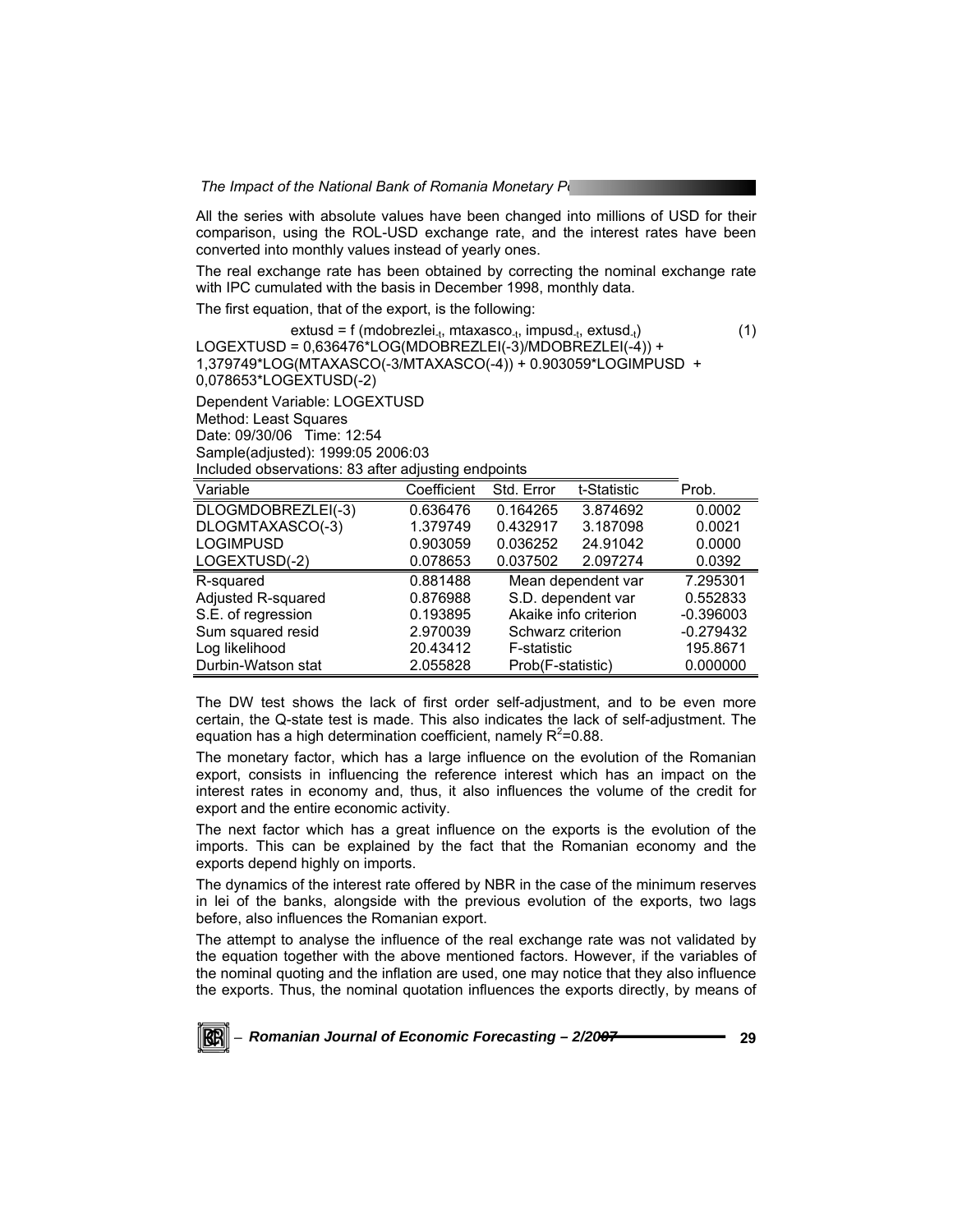the depreciation, and the inflation vice versa, as it can be noticed from the equation below, in which nominal values for the exchange rate have been used.

Dependent Variable: LOGEXTUSD Method: Least Squares Date: 09/30/06 Time: 12:44 Sample(adjusted): 1999:05 2006:03 Included observations: 83 after adjusting endpoints

| Variable           | Coefficient | Std. Error t-Statistic  | Prob.       |
|--------------------|-------------|-------------------------|-------------|
| <b>LOGEURO</b>     | 0.214009    | 0.050166<br>4.265978    | 0.0001      |
| <b>LOGINFL</b>     | $-0.053123$ | 0.029062<br>$-1.827937$ | 0.0714      |
| DLOGMDOBREZLEI(-3) | 0.891752    | 0.161428<br>5.524157    | 0.0000      |
| DLOGMTAXASCO(-1)   | $-0.844586$ | 0.434222 -1.945056      | 0.0554      |
| <b>LOGIMPUSD</b>   | 0.777409    | 0.050602<br>15.36316    | 0.0000      |
| LOGEXTUSD(-1)      | $-0.097451$ | 0.047048 -2.071310      | 0.0417      |
| R-squared          | 0.890342    | Mean dependent var      | 7.295301    |
| Adjusted R-squared | 0.883222    | S.D. dependent var      | 0.552833    |
| S.E. of regression | 0.188919    | Akaike info criterion   | $-0.425459$ |
| Sum squared resid  | 2.748146    | Schwarz criterion       | $-0.250603$ |
| Log likelihood     | 23.65655    | F-statistic             | 125.0372    |
| Durbin-Watson stat | 1.791396    | Prob(F-statistic)       | 0.000000    |

The residuals graph shows the exceeding of the margin only in the second half of 2003 and at the middle of 2005.

In 2003 it was an increase in the imbalance caused by the external commercial flows, due to the insufficient adaptation of the domestic producers to the demands of the domestic and international markets, to the few progresses made in the development of those fields that generate exports with a high added value and to the increase in the international competition.

In 2005, the increase in the commercial deficit was caused by the decrease in the exports toward the euro area, in the circumstances in which the growth rate of the imports was maintained.



The next equation is a more complete one, as it includes those factors that influence the income inflows:

**30** *Romanian Journal of Economic Forecasting – 2/2007* <sup>−</sup>

RGRI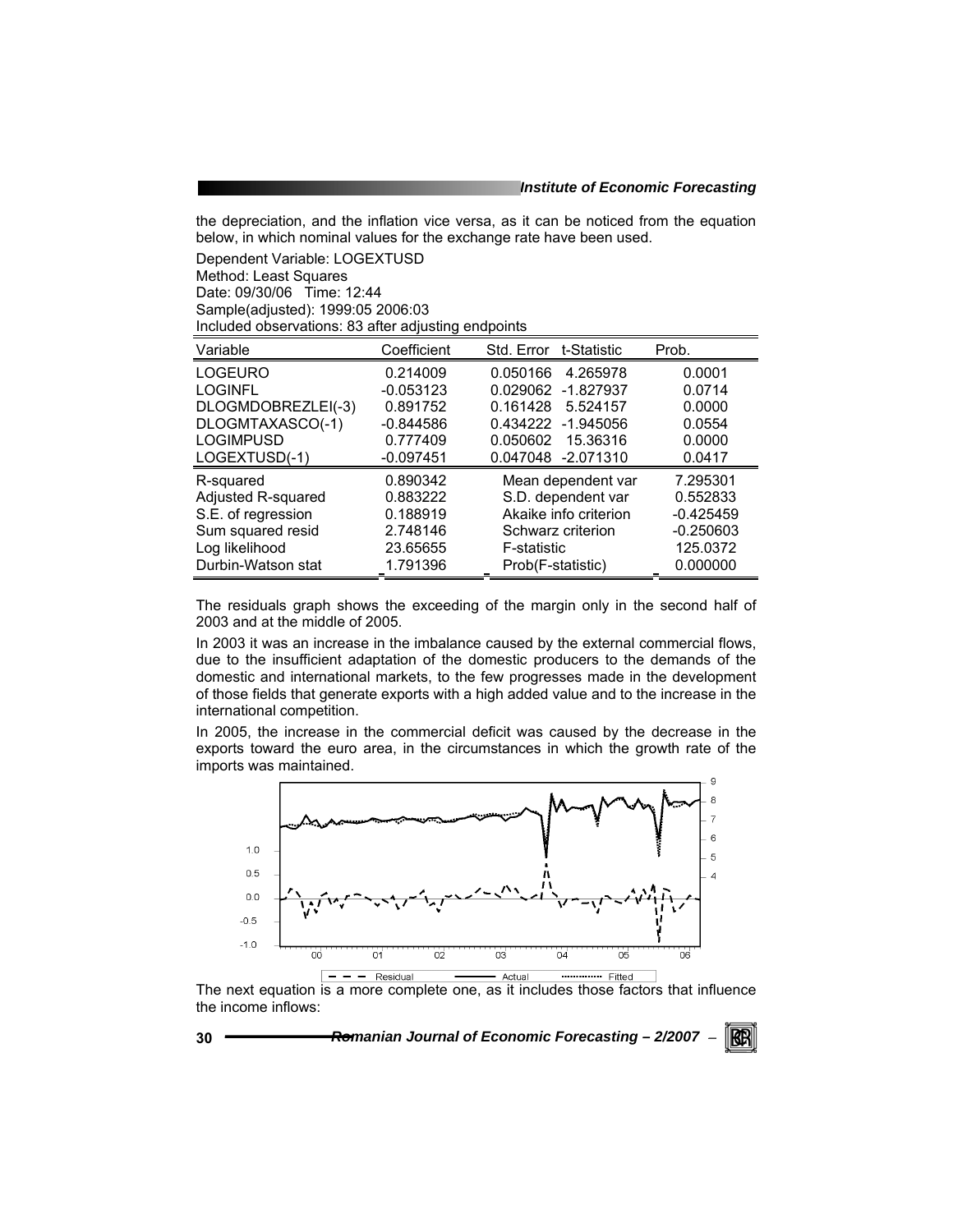*The Impact of the National Bank of Romania Monetary Policy* intrariven = f (active<sub>-t</sub>, mdobfacilit<sub>-t</sub>, facilit<sub>-t</sub>, m0<sub>-t</sub>, sdeusd<sub>-t</sub>, soldisd<sub>-t</sub>, ratarezval<sub>-t</sub>,  $\text{intraiven}_{\text{at}}$ , datorieext<sub>-t</sub>) (2) DLOGINTRARIVEN = -1,331209\*LOG(ACTIVE/ACTIVE(-1)) - 1,249160\*LOG(MDOBFACILIT(-1)/MDOBFACILIT(-2)) + 0,109259\*LOG(FACILIT/FACILIT(-1)) + 3,013835\*LOG(M0/M0(-1)) - 0.197994\*LOG(SDEUSD(-2)/SDEUSD(-3)) + 0,227938\*LOG(OLDISD(-3)/SOLDISD(- 4)) + 8,343956\*LOG(RATAREZVAL(-1)/RATAREZVAL(-2)) - 0,504986\*LOG(INTRARIVEN(-1)/INTRARIVEN(-2)) – 5,659812\*LOG(DATORIEEXT/DATORIEEXT(-1))

Dependent Variable: DLOGINTRARIVEN Method: Least Squares Date: 09/26/06 Time: 15:52 Sample(adjusted): 2002:01 2005:11 Included observations: 37 Excluded observations: 10 after adjusting endpoints

| Variable              | Coefficient | Std. Error            | t-Statistic | Prob.    |
|-----------------------|-------------|-----------------------|-------------|----------|
| <b>DLOGACTIVE</b>     | $-1.331209$ | 0.546341              | $-2.436591$ | 0.0214   |
| DLOGMDOBFACILIT(-1)   | $-1.249160$ | 0.247744              | $-5.042148$ | 0.0000   |
| <b>DLOGFACILIT</b>    | 0.109259    | 0.025046              | 4.362438    | 0.0002   |
| DLOGM <sub>0</sub>    | 3.013835    | 1.431072              | 2.105998    | 0.0443   |
| LOGSDEUSD(-2)         | $-0.197994$ | 0.072427              | $-2.733708$ | 0.0107   |
| LOGSOLDISD(-3)        | 0.227938    | 0.079682              | 2.860605    | 0.0079   |
| DLOGRATAREZVAL(-1)    | 8.343956    | 4.175712              | 1.998211    | 0.0555   |
| DLOGINTRARIVEN(-1)    | $-0.504986$ | 0.099278              | $-5.086611$ | 0.0000   |
| <b>DLOGDATORIEEXT</b> | $-5.659812$ | 3.150148              | $-1.796681$ | 0.0832   |
| R-squared             | 0.825040    | Mean dependent var    |             | 0.024360 |
| Adjusted R-squared    | 0.775051    | S.D. dependent var    |             | 0.689418 |
| S.E. of regression    | 0.326982    | Akaike info criterion |             | 0.809952 |
| Sum squared resid     | 2.993690    | Schwarz criterion     |             | 1.201797 |
| Log likelihood        | $-5.984117$ | F-statistic           |             | 16.50456 |
| Durbin-Watson stat    | 1.846593    | Prob(F-statistic)     |             | 0.000000 |

From this equation, one may notice that the incomes inputs depend directly on the ratio of the foreign currency reserves established by the NBR and on the evolution of the monetary base, which is also controlled by the NBR. However, these two monetary factors are connected because the available funds in lei or currency that the banks have at the NBR are included in M0 and they depend on the currency reserves ratio established by the central bank. The fact that the credits have not been granted so easily lately, due to increasing the ratio of the minimum foreign currency reserves by the NBR, caused a rise in the interest rates of the foreign currency credits in the economy, and, therefore, a rise in the interest receivable and in the external dividends. The great number of the facilities for the deposits with the NBR and the balance of the direct foreign investments also influence in the same way the money received, which proves the fact that, to a certain extent, by resorting to certain policies the NBR has tried and succeeded to stimulate the reinvestment of the profit obtained

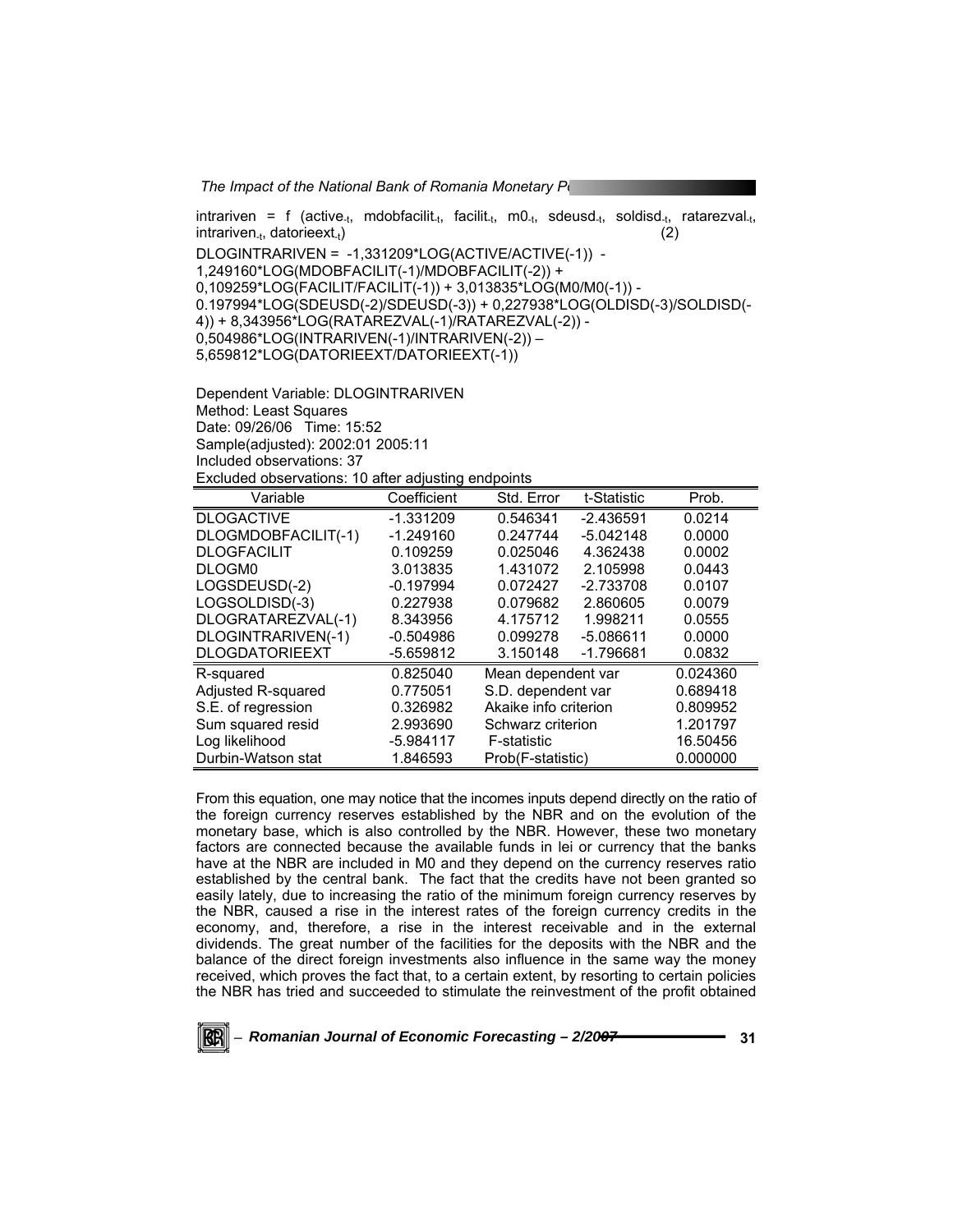by the foreign companies and not its repatriation, which would have generated major outputs of the income obtained from dividends.

Among the factors that influence the income inputs in the country in the opposite way, the most important one seems to be the level of the external debt, followed by the variation of the NBR's reserve assets and the evolution of the interest rate granted by theNBR in the facilities for the bank deposits made by the trading banks. At the same time, the evolution of the debt service influences the income input in the opposite way. The determination coefficient  $R^2$ =0.82 is a good one, but it indicates that there are other factors that influence the income inputs. The DW test indicates the lack of the first order adjustment of errors, and the Q-state test underlines the same idea.

The graph of errors shows the exceeding of the margin especially at the beginning of the years 2002, 2004 and 2005. In 2002, in the case of payments one can speak of an increase in the repatriated profits share obtained from direct investments and portfolio investments, as well as an increase in the income obtained from work, due to reducing the share of the interest borne by medium and long-term loans and credits.



In 2004, the income balance had a large deficit especially because of the large volume of the non-residents' income obtained from direct investments (reinvested profit and dividends).

The negative influence of the flows of goods and services on the current account was diminished by about 9% of the deficit of the income balance in 2005, the value of the current account decreasing.

The following equation is obtained for the balance of the direct foreign investments:

$$
solid is d = f(active_{-t}, euroreal_{-t},mdobcredlomb_{-t},mdobfacilit_{-t},
$$

$$
sdeusd_{-t}, \text{extusd}_{-t}, \text{ solidisd}_{-t})
$$
\n
$$
1 \text{ OGSO} \text{ DISD} = 1.905699*1 \text{ OG}(\text{ACTIVE}(-3)/\text{ACTIVE}(-4)) - 1.905698*1 \text{ OG}(\text{ACTIVE}(-3)/\text{ACTIVE}(-4)) - 1.905698*1 \text{ OG}(\text{ACTIVE}(-3)/\text{ACTIVE}(-4)) - 1.905698*1 \text{ OG}(\text{ACTIVE}(-3)/\text{ACTIVE}(-4)) - 1.905698*1 \text{ OG}(\text{ACTIVE}(-3)/\text{ACTIVE}(-4)) - 1.905698*1 \text{ OG}(\text{ACTIVE}(-3)/\text{ACTIVE}(-4)) - 1.905698*1 \text{ OG}(\text{ACTIVE}(-3)/\text{ACTIVE}(-4)) - 1.905698*1 \text{ OG}(\text{ACTIVE}(-3)/\text{ACTIVE}(-4)) - 1.905698*1 \text{ OG}(\text{ACTIVE}(-3)/\text{ACTIVE}(-4)) - 1.905698*1 \text{ OG}(\text{ACTIVE}(-3)/\text{ACTIVE}(-4)) - 1.905698*1 \text{ OG}(\text{ACTIVE}(-3)/\text{ACTIVE}(-4)) - 1.905698*1 \text{ OG}(\text{ACTIVE}(-3)/\text{ACTIVE}(-4)) - 1.90569*1 \text{ OG}(\text{ACTIVE}(-3)/\text{ACTIVE}(-4)) - 1.90569*1 \text{ OG}(\text{ACTIVE}(-3)/\text{ACTIVE}(-4)) - 1.90569*1 \text{ OG}(\text{ACTIVE}(-3)/\text{ACTIVE}(-4)) - 1.90569*1 \text{ OG}(\text{ACTIVE}(-3)/\text{ACTIVE}(-4)) - 1.90569*1 \text{ OG}(\text{ACTIVE}(-3)/\text{ACTIVE}(-4)) - 1.90569*1 \text{ OG}(\text{ACTIVE}(-3)/\text{ACTIVE}(-4)) - 1.90568*1 \text{EQ}(\text{CAL}) - 1.90568*1 \text{EQ}(\text{CAL}) - 1.90568*1 \text{EQ}(\text{CAL}) - 1.90568*1 \text{EQ}
$$

4,213152\*LOG(EUROREAL/EUROREAL(-1)) + 1,951383\*LOG(MDOBCREDLOMB(- 1)/MDOBCREDLOMB(-2)) – 1,445609\*LOG(MDOBFACILIT(-1)/MDOBFACILIT(-2)) + 0,967533\*LOGSDEUSD – 0,314182\*LOGEXTUSD(-2) + 0,382961\*LOGSOLDISD(-2)

Dependent Variable: LOGSOLDISD Method: Least Squares Date: 09/30/06 Time: 13:49

$$
32 -
$$

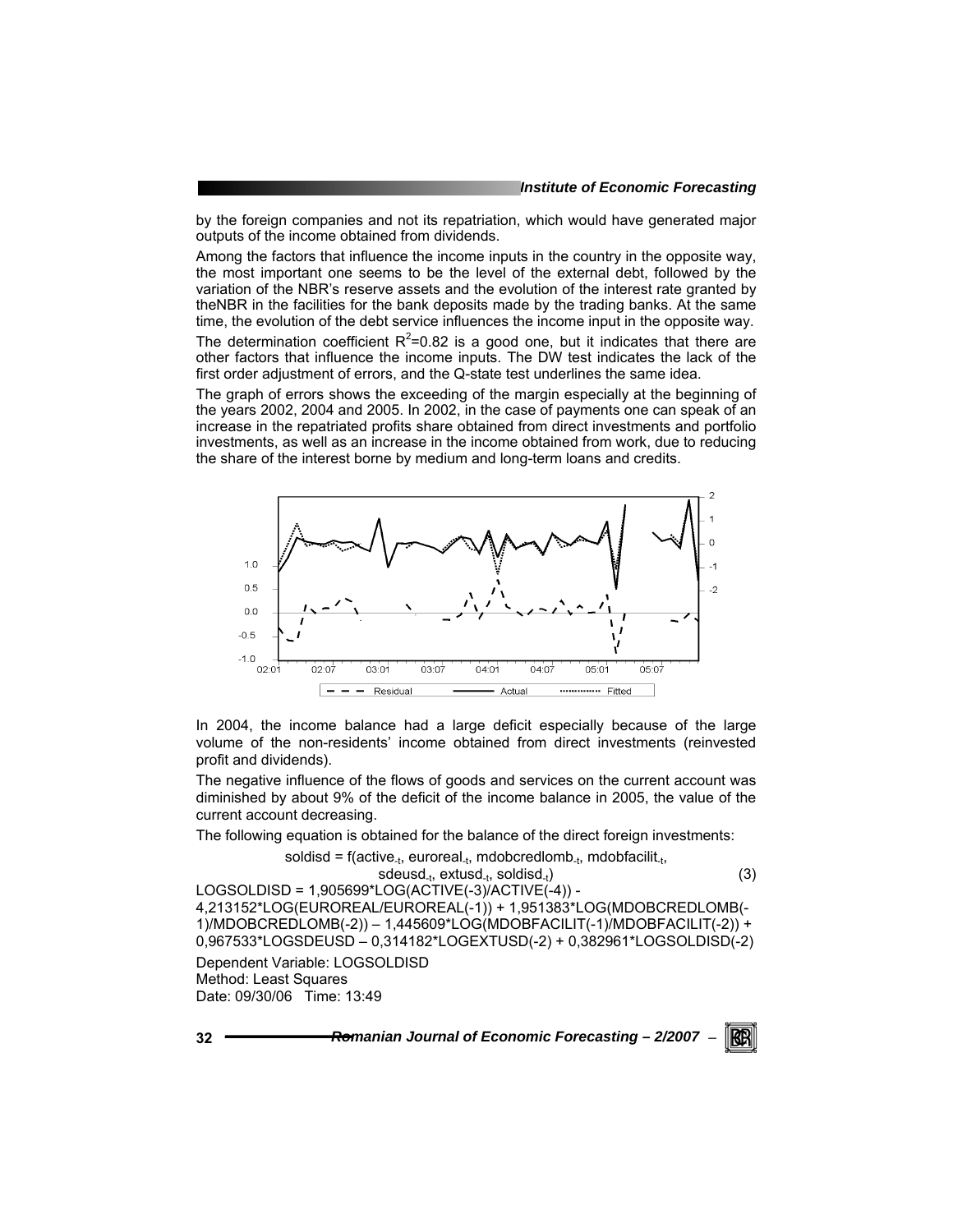*The Impact of the National Bank of Romania Monetary Policy* 

Sample(adjusted): 2000:03 2006:03 Included observations: 69 Excluded observations: 4 after adjusting endpoints

|                      | ີບ          |                       |             |          |
|----------------------|-------------|-----------------------|-------------|----------|
| Variable             | Coefficient | Std. Error            | t-Statistic | Prob.    |
| DLOGACTIVE(-3)       | 1.905699    | 0.737157              | 2.585200    | 0.0121   |
| <b>DLOGEUROREAL</b>  | $-4.213152$ | 1.993032              | $-2.113941$ | 0.0386   |
| DLOGMDOBCREDLOMB(-1) | 1.951383    | 1.095089              | 1.781941    | 0.0797   |
| DLOGMDOBFACILIT(-1)  | $-1.445609$ | 0.506628              | $-2.853392$ | 0.0059   |
| <b>LOGSDEUSD</b>     | 0.967533    | 0.145302              | 6.658772    | 0.0000   |
| LOGEXTUSD(-2)        | $-0.314182$ | 0.102586              | $-3.062629$ | 0.0032   |
| LOGSOLDISD(-2)       | 0.382961    | 0.086225              | 4.441395    | 0.0000   |
| R-squared            | 0.717287    | Mean dependent var    |             | 5.142741 |
| Adjusted R-squared   | 0.689927    | S.D. dependent var    |             | 1.040416 |
| S.E. of regression   | 0.579347    | Akaike info criterion |             | 1.842096 |
| Sum squared resid    | 20.80986    | Schwarz criterion     |             | 2.068745 |
| Log likelihood       | $-56.55231$ | F-statistic           |             | 26.21725 |
| Durbin-Watson stat   | 2.179970    | Prob(F-statistic)     |             | 0.000000 |

As one may notice from the obtained results, the factor which has the greatest influence is the evolution of the real ROL-EUR exchange rate, which influences the ISD in the opposite way. The next factors which have a direct influence are the interest taken by the NBR for the Lombard credit and the variation of the net reserve assets, followed by the evolution of the rate of the interest granted by the NBR in the facilities for the bank deposits made by the trading banks, which influence in the opposite way the direct foreign investments. The foreign debt service and the previous evolution of the ISD influence the present investments directly, whereas the export influences the investments in the opposite way.

In the case of ISD, the residuals graph shows exceedings of the allowed margins at the middle of 2000 and in the second half of 2004.



In 2000, in spite of the negative effects of the election year, the net direct investments exceeded slightly the level of 1999. Thus, 2000 was the fourth year in the run when the net direct investments were the main financing source of the current account deficit. The limitation of the direct investments was the result of limiting, ever since

<sup>−</sup> *Romanian Journal of Economic Forecasting – 2/2007* **33**

RCRI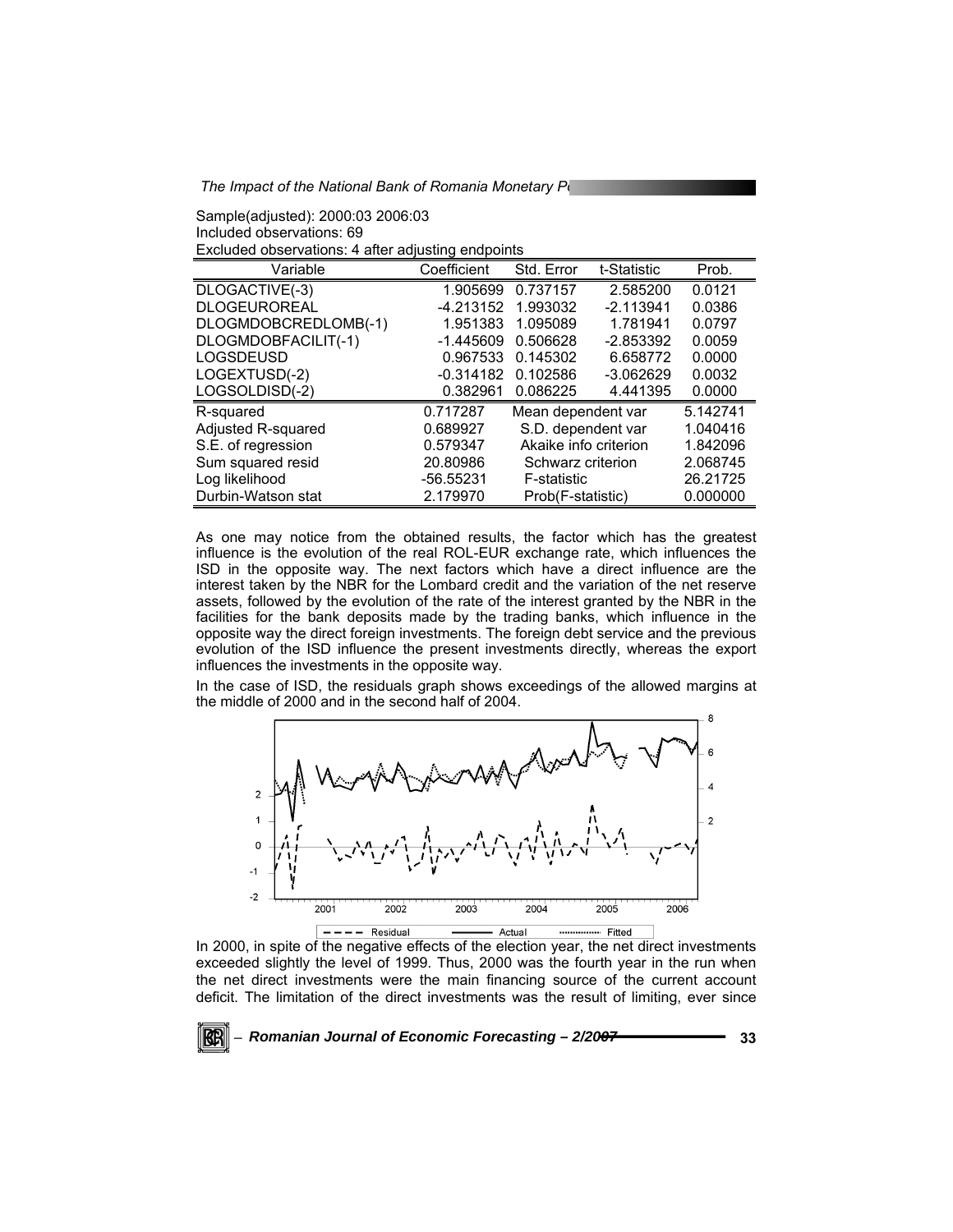April 1999, of the car and machinery imports because of the elimination of the customs facilitates granted to foreign investors, but also because of the instability of the legal framework.

In 2004, the net direct investments exceeded those of the previous years because of the increased number of participants to the capital and because of the reinvested profit in banking and non-banking field have increased. Buying 25% out of the shares of the Romanian Commercial Bank by the BERD and CFI and the privatization of SNP Petrom by the OMV Austrian oil group have also contributed to the significant increase in the direct investments in 2004.

The fourth equation analyses the portfolio investments input and their influence factors:

 $intrariportof = f(datarieext<sub>-t</sub>, mdobfacilit<sub>-t</sub>, facilit<sub>-t</sub>, solidisd<sub>-t</sub>, mtaxasco<sub>-t</sub>, intrariport<sub>-t</sub>)$  (4)

LOGINTRARIPORT = 24.94211\*LOG(DATORIEEXT/DATORIEEXT(-1)) –- 1.503384\*LOG(MDOBFACILIT(-3)/MDOBFACILIT(-4)) + 0.110803\*LOG(FACILIT(- 2)/FACILIT(-3)) + 0.240181\*LOGSOLDISD –4.760183\*LOG(MTAXASCO(- 2)/MTAXASCO(-3)) + 0.483987\*LOG(INTRARIPORT(-1)/INTRARIPORT(-2))

Dependent Variable: LOGINTRARIPORT Method: Least Squares Date: 09/26/06 Time: 16:39 Sample(adjusted): 2002:03 2006:03 Included observations: 41

Excluded observations: 8 after adjusting endpoints

| Variable              | Coefficient | Std. Error            | t-Statistic        | Prob.    |
|-----------------------|-------------|-----------------------|--------------------|----------|
| <b>DLOGDATORIEEXT</b> | 24.94211    | 6.421754              | 3.884003           | 0.0004   |
| DLOGMDOBFACILIT(-3)   | $-1.503384$ | 0.706718              | $-2.127274$        | 0.0405   |
| DLOGFACILIT(-2)       | 0.110803    | 0.060973              | 1.817226           | 0.0778   |
| <b>LOGSOLDISD</b>     | 0.240181    | 0.084233              | 2.851371           | 0.0073   |
| DLOGMTAXASCO(-2)      | -4.760183   | 2.254051              | $-2.111834$        | 0.0419   |
| LOGINTRARIPORT(-1)    | 0.483987    | 0.110110              | 4.395505           | 0.0001   |
| R-squared             | 0.669585    |                       | Mean dependent var | 3.992929 |
| Adjusted R-squared    | 0.622383    |                       | S.D. dependent var | 1.547789 |
| S.E. of regression    | 0.951124    | Akaike info criterion |                    | 2.872115 |
| Sum squared resid     | 31.66232    | Schwarz criterion     |                    | 3.122882 |
| Log likelihood        | -52.87836   | <b>F-statistic</b>    |                    | 14.18550 |
| Durbin-Watson stat    | 2.157291    | Prob(F-statistic)     |                    |          |
|                       |             |                       | 0.000000           |          |

The strongest direct influence on the portfolio investments input has the variation in the external debt, a fact that can be accounted for the bond issues in the case of foreign debt. Next, there are two monetary factors which are a part of the tools used by NBR, i.e. the monthly reference interest rate and the monthly interest rate in the case of the facilities granted for deposits (which influence in the opposite way the portfolio investments input.). Then, there is a variation in the previous portfolio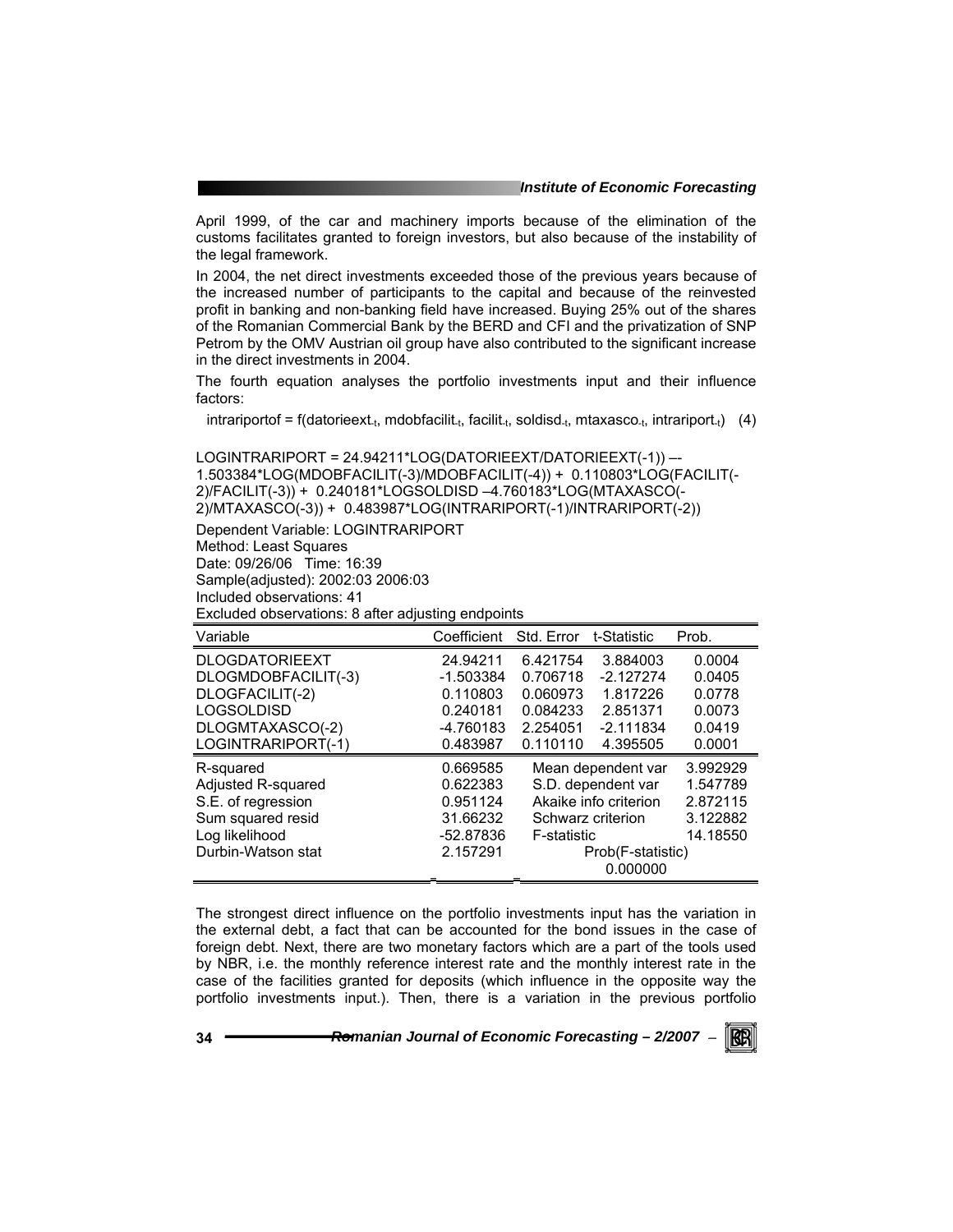investments and the FDI balance, both of them having a certain direct influence, and the current portfolio investments. The last factor validated by the test is the volume of the facilities granted by the NBR fto the other banks that make deposits, which has also a direct influence on the portfolio investments.

The residuals graph shows the exceeding of the allowed margins in 2002, when the portfolio investments input increased because of a public Eurobond issue coordinated by the Credit Deutsche Bank AG for financing the budgetary deficit, and because of the Eurobonds issued by SNCFR Merchandise S.A., by Deutsche Bank. Besides these, one may speak of errors at the middle of 2004 and 2005. In 2004, one may speak of net portfolio investments output (as compared with the net input in 2003) because of buying external financial titles, transaction that took place in the banking field.

In 2005, one may speak about net portfolio investments as a result of buying Eurobond issues of the General Town Hall of the City of Bucharest and the Commercial Bank of Romania.



Using the four equations in turn in the system enabled the estimation of the coefficients that influence each in turn variable (Annex 1). The coefficients are not rejected, they have similar values and the  $R^2$  coefficient states that the equations are also maintained, which shows the fact that the equations are correctly set.

As we said before, the monetary factor which has the most important influence on the evolution of the Romanian exports is the using of the reference interest, three lags before, which influences the interest rates in the economy and, thus, influences the value of the credit for exports. The evolution of the interest rate offered by NBR for the minimum reserves in lei of the banks also influences the Romanian exports in a quarter. In order to encourage the exports, the NBR should resort to increasing these interest rates. The effect will be felt after three months.

It was noticed that the income input directly depends on the rate of the minimum foreign reserves set by the NBR and on the evolution of the monetary base, which is also controlled by the BNR. In the same way, the volume of the facilities granted by the NBR when making deposits also influences the income input. The NBR must increase the minimum foreign reserves and the volume of the facilities granted to banks when making deposits, while reducing the interest for the facilities granted for making deposits, because these influence the income input in the opposite way. A

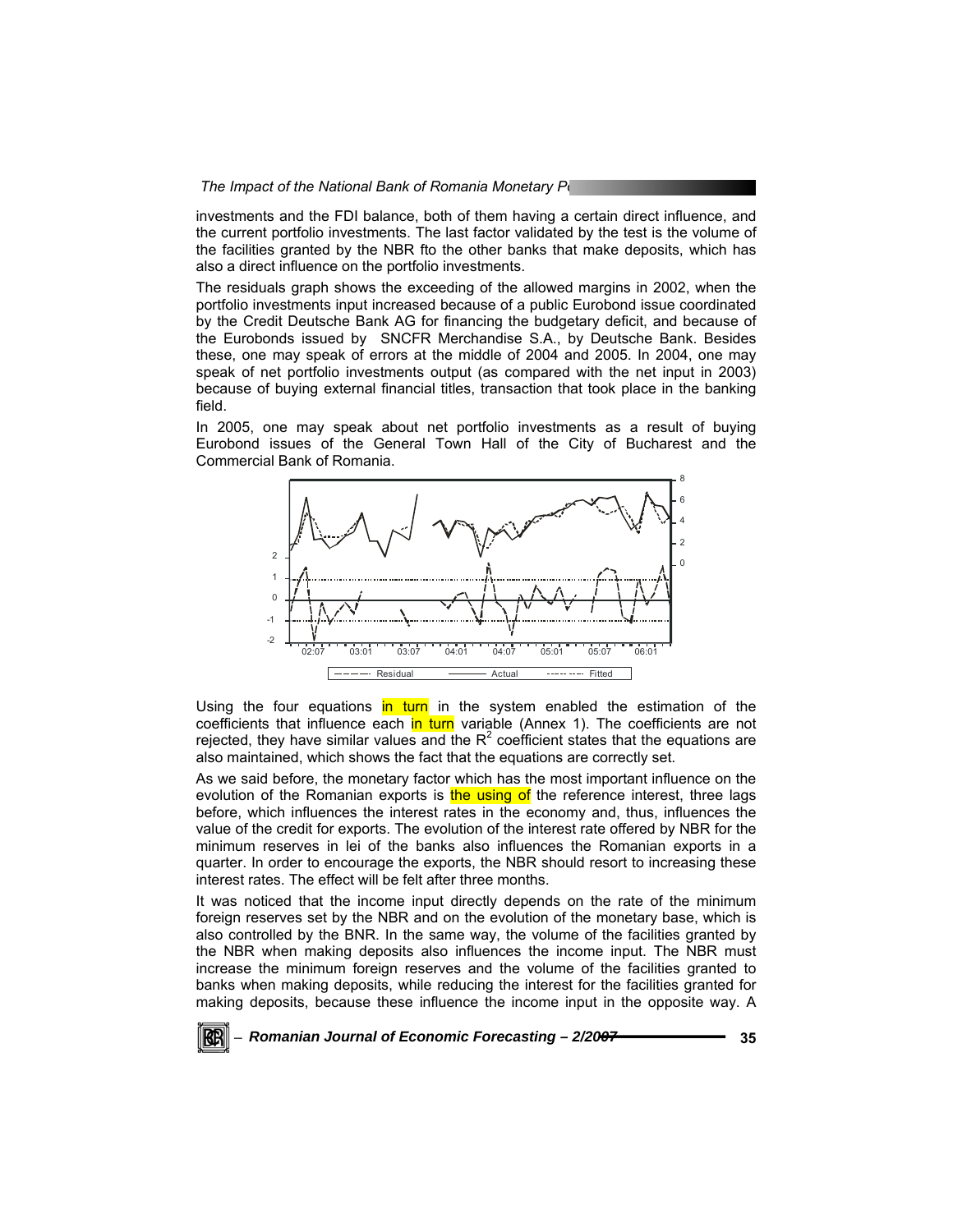more rigorous control of the liquid assets will have as effect a decreasing inflation and, thus, one will obtain income input from interests, dividends and work.

As one may notice from the obtained results, the factor that has the greatest influence on the FDI is the evolution of the real ROL-EUR exchange rate, which has an opposite influence on the FDI. The following factors, which have a direct influence on FDI are the interest taken by the NBR for the Lombard credit, followed by the evolution of the interest rate granted by the NBR for the facilities in case of the deposits made by the commercial banks, which influence the direct foreign investments in the opposite way. Thus, the NBR must sustain the current appreciation of the ROL as compared to the euro to stimulate the FDI and this fact must be achieved not by the direct intervention of the NBR on the market but by increasing the interest for the Lombard credit in order to discourage the credit granting and by reducing the interest for the facilities in case of deposits. Thus, the NBR should control the liquidity on the market better and eliminate a possible surplus of liquidity when there is no inflation, keeping, at the same time, the appreciation tendency of the ROL, which is meant to stimulate the FDI.

There come other three monetary factors, which are part of the tools used by the NBR, i.e. the minimum foreign reserves rate (with a direct influence) and the monthly reference interest (which influences the portfolio investments input in the opposite way). Then, there comes the variation in the deposits opened with the NBR by banks that influence the portfolio investments input in the opposite way. The variation in the volume of the facilities in the case of deposits and of the interest rate granted by NBR for these deposits have a direct influence on the portfolio investments input, but their influence is not so important.

The last equation, that of the portfolio investment inputs, indicates the use of the monetary tools mentioned above in the same direction. That is, the volume of the facilities granted by the NBR for the deposits made by banks must be stimulated in the circumstances of reducing the interest rate for them. If in the case of the stimulation of the exports the results indicated an increase in the reference interest, which was complementary to the increase in the interest offered by the minimum reserves in order to stimulate the portfolio investments, the results of the tests indicated a different influence that the increase in the reference interest had on such a kind of investments input. The increase in the reference interest aimed at reducing the liquidity on the market, but this can also be achieved without this increase, which would hinder the portfolio investments. Therefore, other measures can also be suggested, such as: the increase in the minimum reserves and in the bonus interest granted by the NBR, and the increase in the facilities in the case of deposits, which are lighter measures that will not directly affect the interest rates in the economy and, thus, will not hinder the domestic economic activity by their increase.

### **3. Conclusions**

In the case of Romania, the transition to the market economy had a surprising evolution. Thus, Romania has a distinct negative place among the countries in the Central and Eastern Europe - and even in the world - which have passed from the centralized economy to the market one, by maintaining a high level of the interest for a long period of time, by the very low level of banking intermediation, the few credits

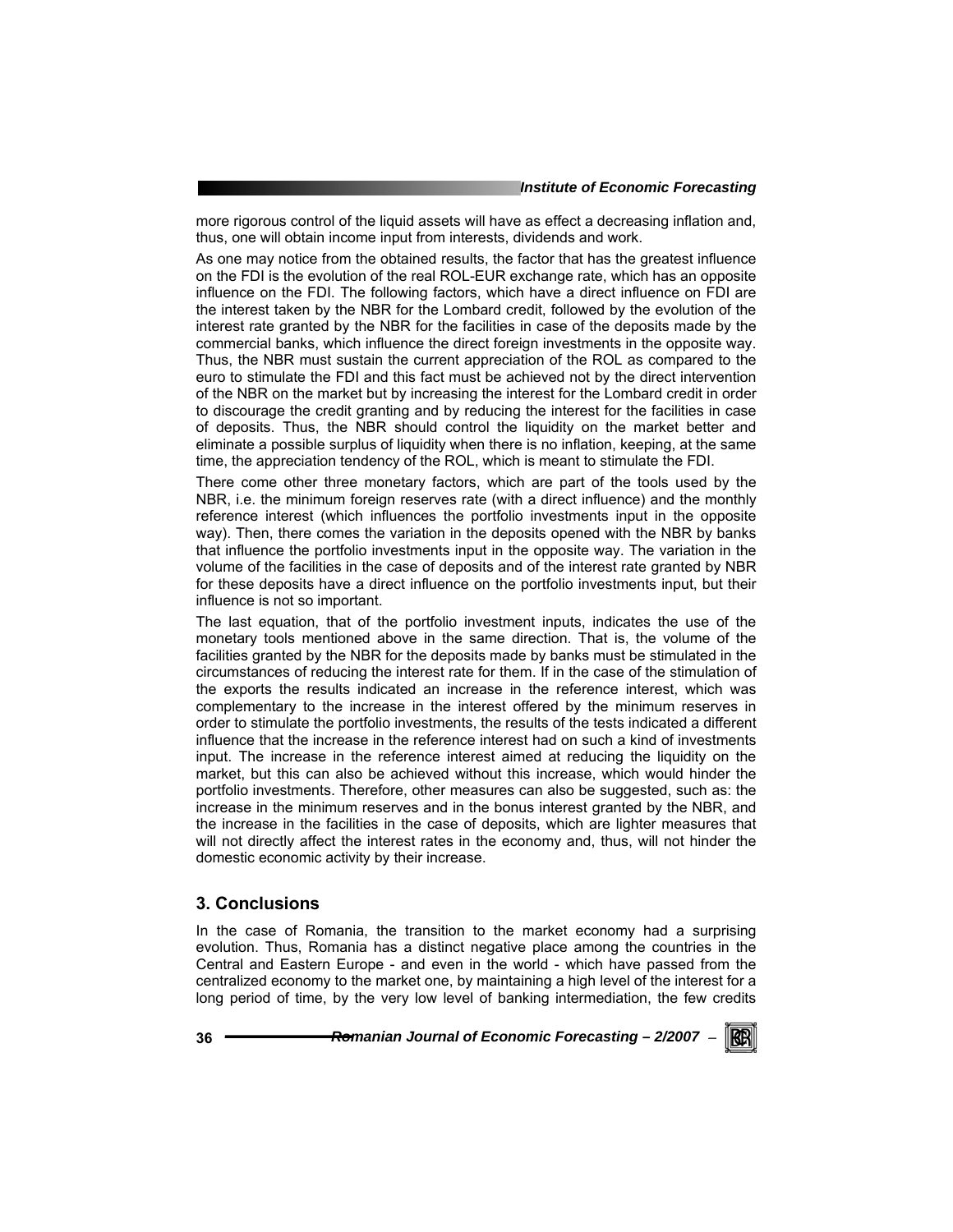offered to companies, by the dramatic depreciation of the exchange rate of the national currency, in fact by destroying this currency.

The National Bank is guilty for the long-lasting crisis of the Romanian economy. It has undermined this economy because of some actions:

- It has encouraged and stimulated some high interest rates effectively over very long periods of time.
- It has suffocated the credit both by high interests and specific measures taken in the relations with the commercial banks; thus, NBR has become a huge money trustee by all kinds of deposits.
- It has not supported the national currency, stimulating the dramatic fall of its quotation.
- It has not supervised the banking system in a competent way, because of a faulty management, encouraging frauds, and, in the end, the bankruptcies of some banks which had dramatic consequences on the companies and on the population.

In the first decade of the transition, the monetary policy of the NBR was based especially on some very restrictive monetary tools, such as maintaining for a long time a high discount rate and a high minimum reserve rate for lei. Their high level, as compared to that of the other economies in transition, caused the maintaining of high interest rates in the entire banking system, and this has not stimulated the economy and the domestic investments. Moreover, these high rates have not succeeded in attracting the foreign investments which dramatically decreased after the boom which took place at the beginning of the '90s, because of the domestic economic and politic conditions.

For one decade, in our country the discount rate has been much higher than in many other ex-socialist countries. The evolution of the discount rate in the case of other central banks in the Central and Eastern Europe which have passed from the centralized economy to the market one, presented in the graph below, show important differences between our country and the majority of the countries taken into account, to the detriment of our country.

In Romania, in the analysed period the rate of the discount was three times higher than that in the Czech Republic, two times higher than that in Hungary, four times higher than that in Slovenia and five times higher than that in Slovakia.

The conclusion is that the central banks in the countries taken into account considered a high rate of the discount as something abnormal, which they either avoided or eliminated after a few years. For the National Bank of Romania, this abnormal thing has become a permanent one and, for a long time, it has been one of the premises of encouraging the high rates of the income in the Romanian market.

The level of the interest on the minimum reserve requirement in lei and in currency is very important for the evolution of the financial-banking market, having a direct or indirect influence on the following elements:

• the banks' strategy to attract and invest funds both on a short and on a medium and long term;

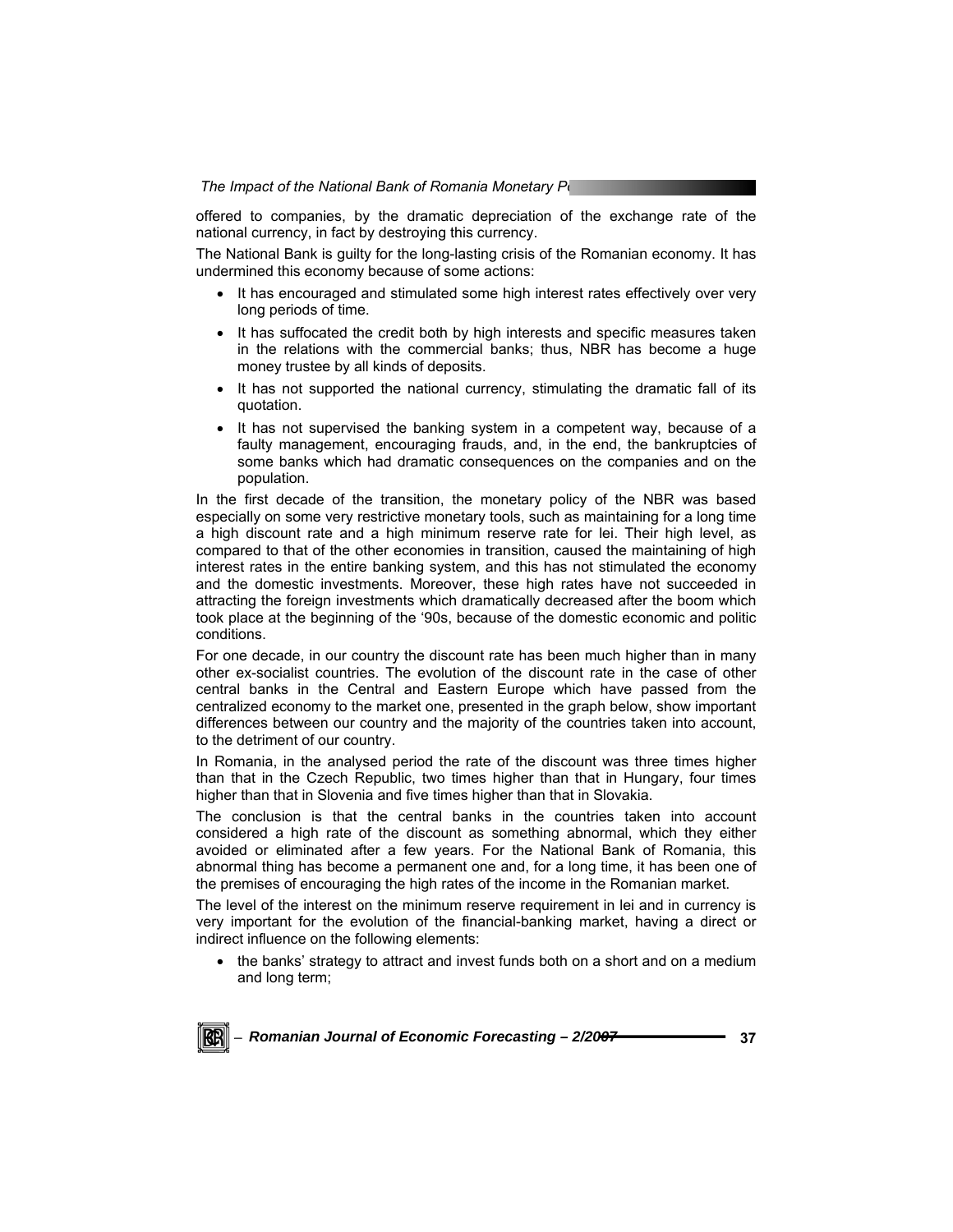- sustaining the economy by means of crediting (the higher the level of the rate is the fewer funds for making such investments as credits, inter-bank deposits, government securities);
- the access to credits with attractive interest (the higher the rate of the reserves is and the more reduced the bonus interest is, the more forced the banks are to increase the interest for the other investments from funds that are available after building up the minimum reserve requirement);
- the banks' level of profitability (investments in the minimum reserve requirement have a low level of interest as compared to other types of assets).

The higher the rate of the minimum reserve requirement is the better the banking liquidity is, in general. However, we cannot overlook certain malfunctions that occurred in the case of some banks, which went bankrupt even if they had had a rather high rate of the reserves, which leads us to the idea that the minimum reserve requirement alone can not avoid the bankruptcy of a bank with a faulty management. At the most, the signal of failing to build up the minimum reserve requirement - the incapacity of having the minimum liquidity stated by the BNR - can eliminate the effects that can come one after another in the case of a liquidity crisis which a bank can be confronted with.

In certain special cases (especially on the international financial-banking market) the Central Bank can involve to settle the problem and monitor the crisis by granting an emergency financing only if there are sureties for sureties corresponding to costs which are inferior to those required by the competitors on the market.

The interventions of the National Bank on the monetary market have, in fact, a more important influence on the interest rate than the rate of discount, in the same direction: to support high rates. Thus, one of the causes of the high interests existing in Romania for about one decade is the high rate of the minimum reserve requirement.

Taking a look at the evolution of the rate of the minimum reserves in Romania, one may notice the fact that the Central Bank has made increasingly use of this tool of monetary policy, especially since 1999, when the rates of the minimum reserve requirement in lei and currency were increased, in order to control as strictly as possible the inter-banking liquidity and to obtain supplementary funds at a low interest. The maximum level reached by the rate of the minimum reserve requirement in lei is 30% and it remained as such for more than one year and a half. It was reduced only in the second part of 2001.

In order to have a clear picture of the financial effort to eliminate the inter-banking liquidity which NBR had to make in 2001 by reducing the rate of the reserves in lei from 30% to 27%, mention can be made of the fact that the liquidity surplus, which was the result of this measure, was of thousands of billions lei. Thus, this amount had to be absorbed by the market by means of "open market" operations, but at the interest of the market not at that corresponding to the minimum reserves made up by the NBR, as it used to happen before reducing the rates.

The minimum reserve requirement (MRR) is one of the tools of the mix of monetary policies used by the central banks to control the liquidity in the economy. Basically, the essence of the respective banking tool is that the central bank makes the commercial

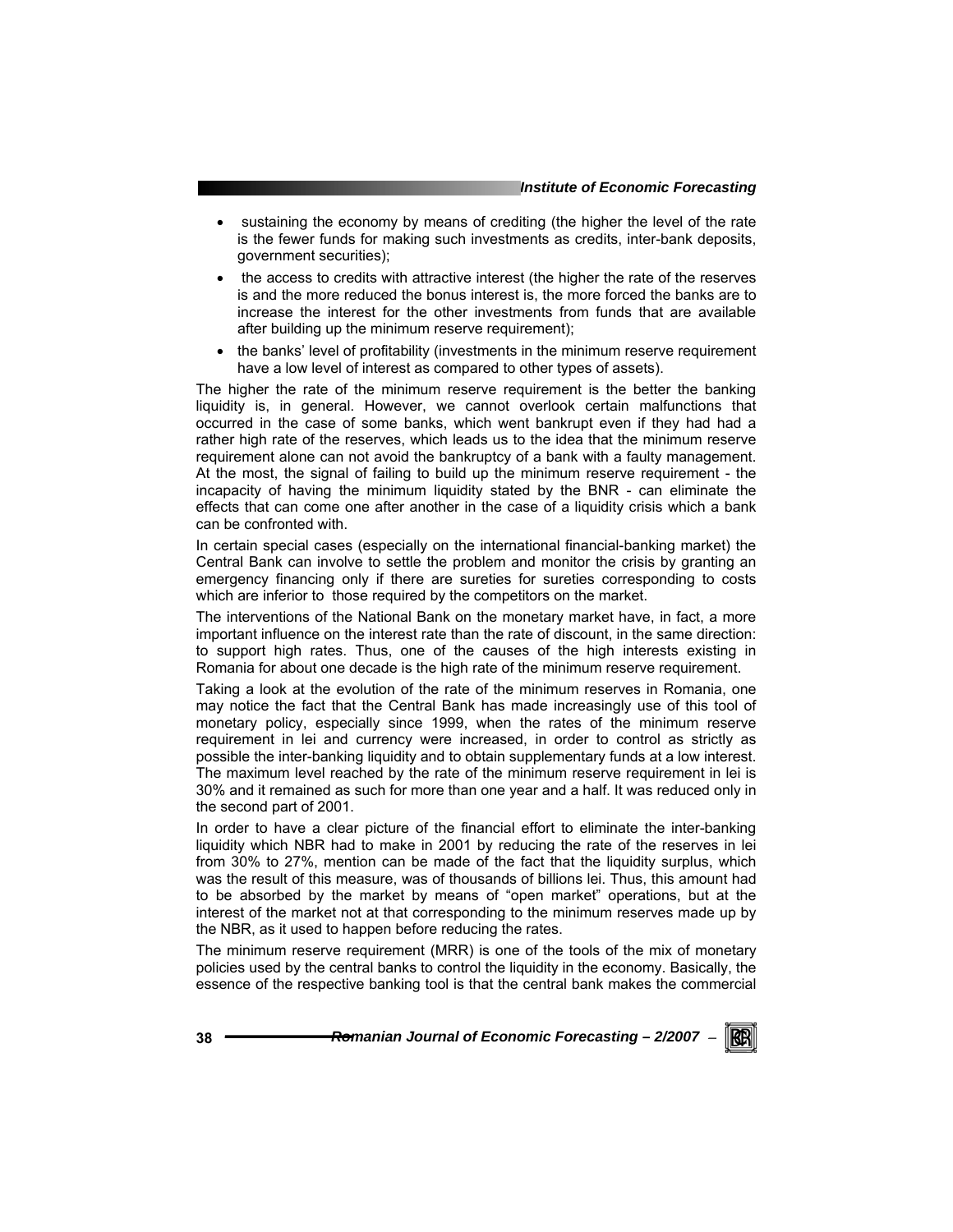banks to lock up a part of the taxes collected from the market in accounts opened with the monetary authority.

As a consequence, the resources oriented towards the operations of crediting the economy by a commercial bank can be obtained by subtracting the total of the collected deposits from the reserves kept by them in accounts opened at the central bank.

As a rule, in our country the rate of these deposits was high, sometimes very high. For example, starting in the second half of 1999 its value has increased to 20% and in 2000 and in the first part of 2001 it was 30%.

In other words, in certain periods a third of the resources of the banks were locked up in accounts as minimum reserve requirement. They could not be used in crediting and financing the national economy, which had a lack of liquidity. Because of this, the level of the interest earned set by the commercial banks was increased.

Thus, the access of the companies to the credits was limited and, in the case of those which engaged a credit, the cost of this financing has increased, their profits have been diminished and the value of the salaries has diminished and the budgetary deficit has worsened because the profit tax was reduced as a result of the decrease in the dutiable income.

Having in view the above-mentioned facts, modifying the level of the rate of the reserves has a strong influence on the level of interests in the case of the credits granted by the commercial banks.

It is also worth noticing that there was a low level of the interest in the case of the minimum reserve requirement, a lot below the market average. For example, in Romania during 1997-1999 in the case of the minimum reserve requirement the NBR has made up an interest of about 20% out of the interest imposed by the commercial banks in the case of credits. In 2000 and 2001, this value increased to about 40-50 % (apparently, because of the pressures exerted by the IMF). It is obvious that this low level of the interest rate, in the case of the minimum reserve requirement, which is totally insufficient to cover the deposit interests, had to be covered by the commercial banks using the interest they collected from the credits, which, therefore, they had to increase.

Currently, the NBR has reduced the level of these rates, and its policy is based on more proper, less restrictive and more flexible tools which do not influence mainly the interest rates in the banking system but which, however, succeed to influence the bank credit and, as we have shown, the external situation, too, which is reflected by the balance of payments. The tools were such as the facilities in the case of deposits granted to banks and their respective interest, the deposits attracted by the NBR from the commercial banks and their respective interest, the interest in the case of the Lombard loans, the interest rate made up by the NBR in the case of the minimum reserve in lei and currency, all on the background of reducing the reference interest and the minimum reserves in lei and increasing the minimum reserves in currency to limiting the currency credit and stimulating that in lei granted by the banks. Theses tools allow the possibility of a proper control of the monetary base M0 and of the liquidity on the monetary market, thus supporting the declared objective of the NBR to control the inflation, but, at the same time, reaching the equilibrium of the balance of payments in a sustainable way.

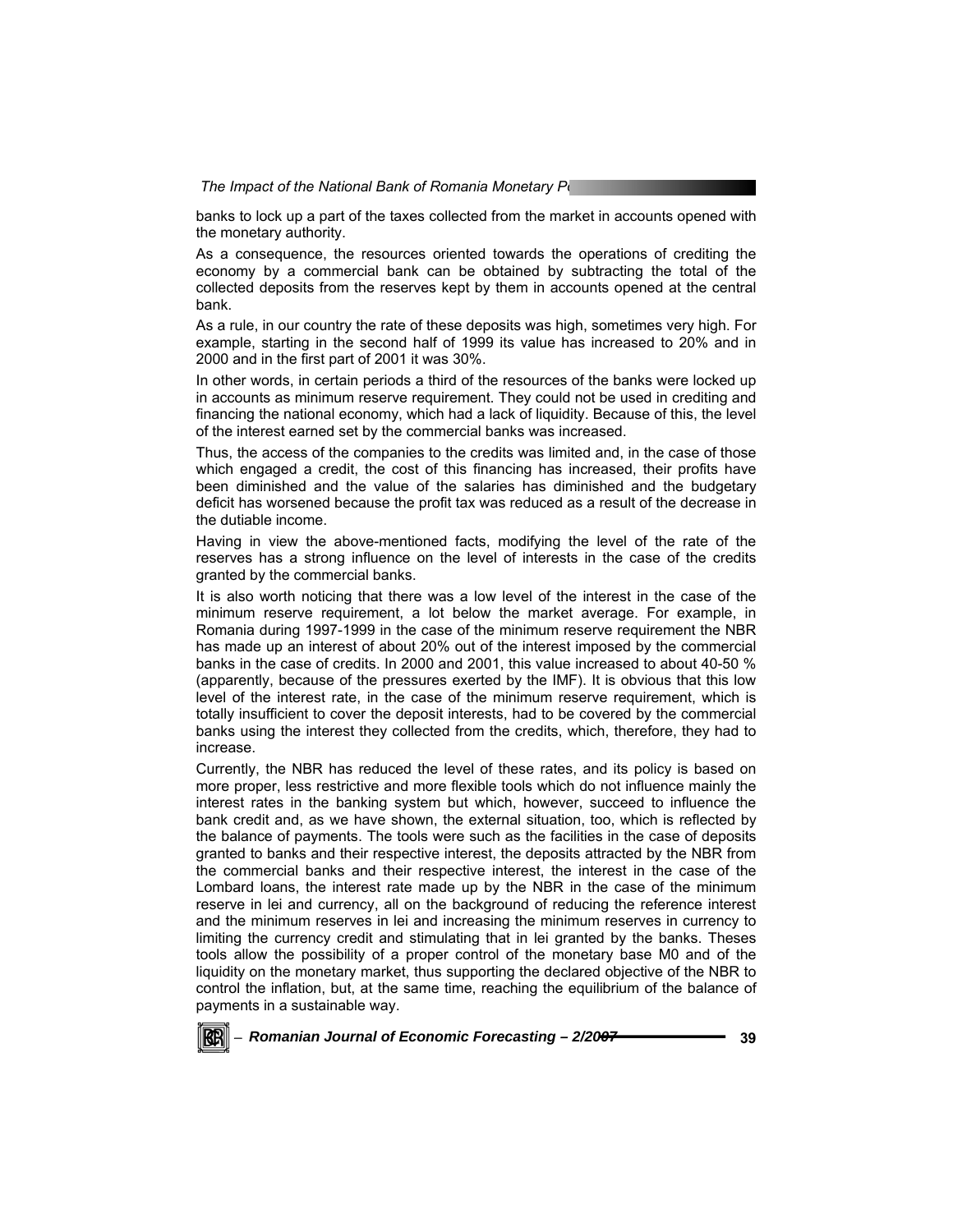Therefore, the monetary policy of the NBR did not support the efforts to recover the economy. Almost during the entire decade, the monetary policy was harsh, restrictive, basically oriented towards controlling inflation, thus neglecting the other macroeconomic variables, such as the local savings discouraged by the high inflation, and the investments that would have supported the economic growth. This has caused major imbalances at the macroeconomic level, which have reflected in all the levels of economy. Among these imbalances, the most important and the one that lasted the longest period of time was the external one. The re-orientation of the policy of NBR at the beginning of the new decade was meant to support both the objective of the domestic balance and that of the external balance.

## **Bibliography**

- Adalet, M., and Eichengreen, B. (2005). "Current Account Reversals: Always a Problem?" *NBER Conference: G7 Current Account Imbalances: Sustainability and Adjustment*, June 2005.
- Aristovnik, A. (2005). "Public Sector Stability and Balance of Payments Crises in Selected Transition Economies" *Democratic Governance for the XXI Century:*

*Challenges and Responses in CEE Countries,* May 2005.

- Aristovnik, A. (2005). "Current account reversals in selected transition countries", *Scientific Publication 2005, 4th International Symposium Economy & Business 2005, Economic Development and Growth*, Bourgas, Bulgaria.
- Brendea Cosmin, Zamfirescu Marius, Eugen Valentin Dăianu, Ghiţă Marilena (2001) *The risk and the performance of the Romanian credit*, Bucharest.
- Bussière, M., Fratzscher, M., and Müller G. J. (2004). "Current account dynamics in OECD and EU acceding countries – an inter-temporal approach", Frankfurt: EIB, *Working Paper Series*, Nr. 311.
- Clarida, R., M. Goretti and M. Taylor (2005). "Are There Thresholds of Current Account Adjustment?" *NBER Conference: G7 Current Account Imbalances: Sustainability and Adjustment*, June 2005.
- Debelle, G. and G. Galati (2005). "Current Account Adjustment and Capital Flows" *BIS Working Papers Nr. 169.*
- Edwards, S. (2004). "Thirty Years of Current Account Imbalances. Current Account Reversals and Sudden Stops", *NBER Working Paper*, Nr. 10276.
- Gaftoniuc Simona, (2001). *International finances*, Economic Publishing House, Bucharest.
- Melecky, M. (2005). "The Impact of Current Account Reversals on Growth in Central and Eastern Europe", *Economics Working Paper Archive at WUSTL*, Nr. 0502004.
- Miller, N. C. (2002). *Balance of Payments and Exchange Rate Theories*. Cheltenham: Edward Elgar Publishing Limited.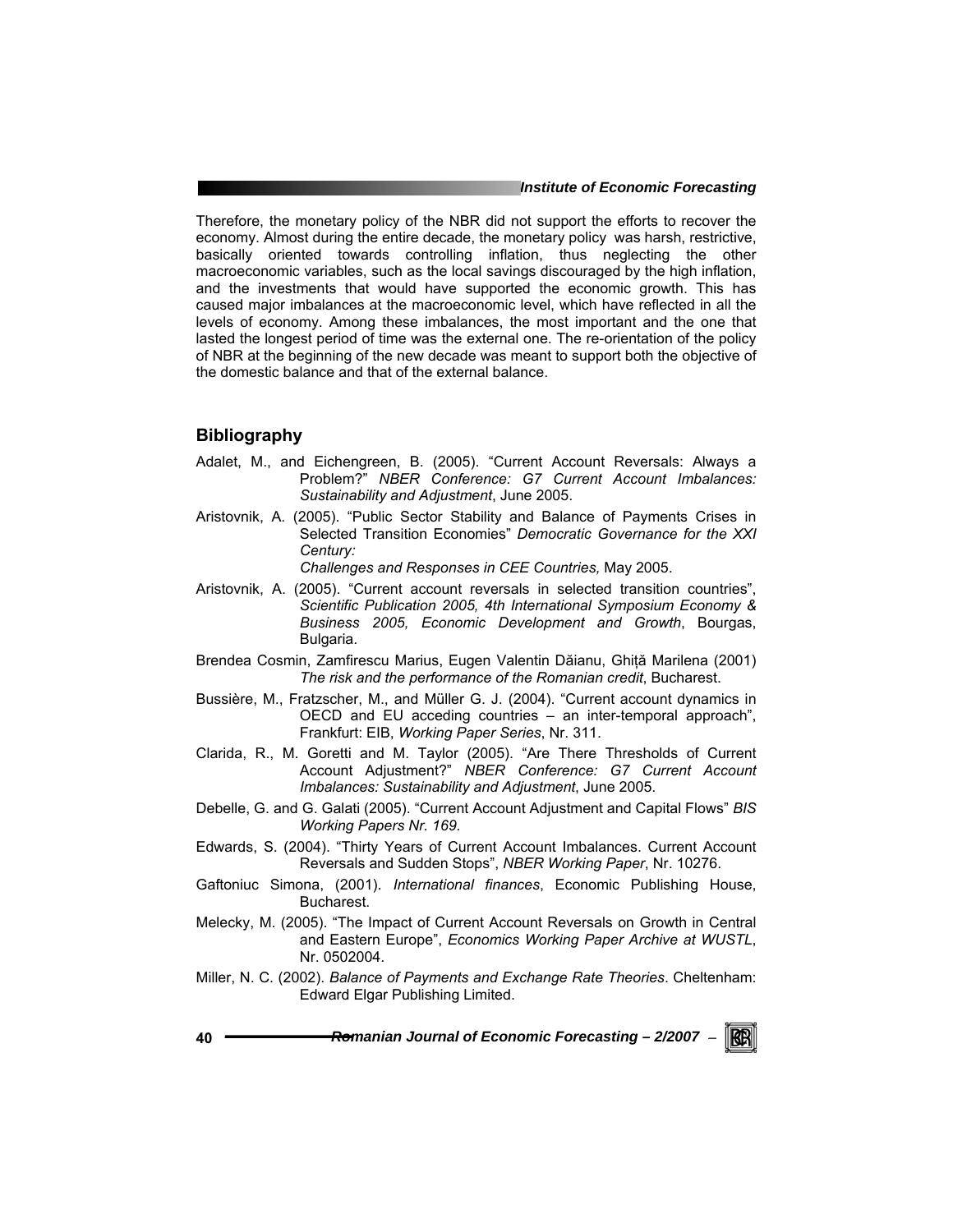Puiu Alexandru (2003). *Banking strategies – one of the main causes of the Romanian crisis*, Economic Independence Publishing House, Piteşti.

- Rădulescu Magdalena, (2006). "The impact of the National Bank of Romania's monetary policy on the banking credits, the domestic savings and investments (comparing to the other Central and Eastern European countries). Their influence over the current account imbalance", *Romanian Journal of Economic Forecasting*, No. 2/2006, Romanian Academy, Institute of Economic Forecasting, Bucharest.
- Roubini, N., and Wachtel, P. (1999). "Current Account Sustainability in Transition Economies", *Balance of Payments, Exchange Rates, and Competitiveness in Transition Economies*, Kluwer Academic Publishers.
- Zanghieri, P. (2004). "Current Account Dynamics in New EU Members: Sustainability and Policy Issues", CEPII, *Working Papers*, 2004-07.
	- \*\*\* The NBR Annual Reports and Monthly Bulletins, 1999-2006.
	- \*\*\* The NBR Reports on the Balance of Payments and the Investment Position, 1999-2004.

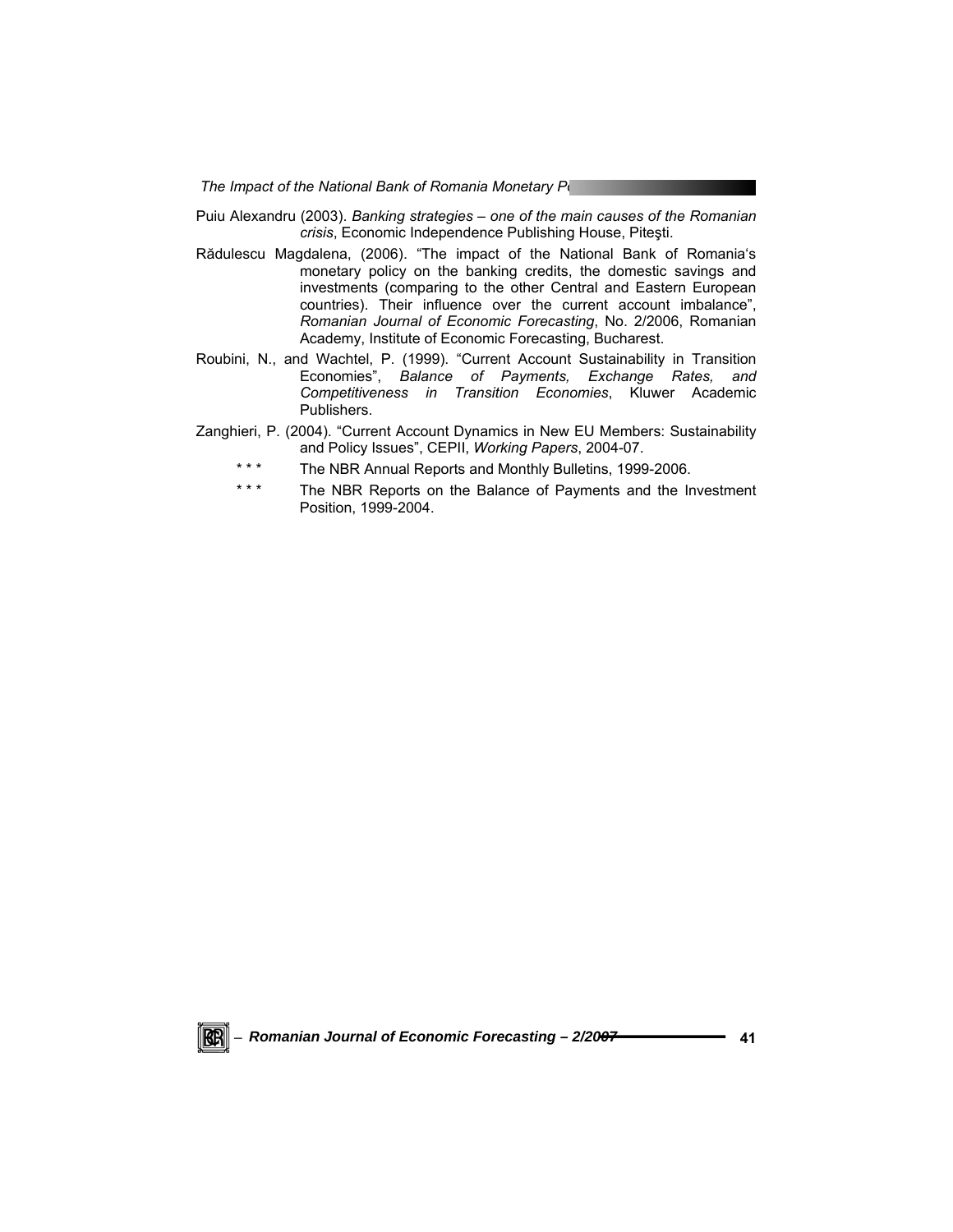*Institute of Economic Forecasting*

**Annex** 

System: SYS01 Estimation Method: Least Squares Date: 10/01/06 Time: 15:18 Sample: 1999:01 2006:03

|                                                                    | Coefficient                          | Std. Error                  | t-Statistic | Prob.  |  |
|--------------------------------------------------------------------|--------------------------------------|-----------------------------|-------------|--------|--|
| C1(1)                                                              | 0.636476                             | 0.164265                    | 3.874692    | 0.0001 |  |
| C1(2)                                                              | 1.379749                             | 0.432917                    | 3.187098    | 0.0017 |  |
| C1(3)                                                              | 0.903059                             | 0.036252                    | 24.91042    | 0.0000 |  |
| C1(4)                                                              | 0.078653                             | 0.037502                    | 2.097274    | 0.0372 |  |
| C1(5)                                                              | 1.905699                             | 0.737157                    | 2.585200    | 0.0104 |  |
| C1(6)                                                              | -4.213152                            | 1.993032                    | $-2.113941$ | 0.0357 |  |
| C1(7)                                                              | 1.951383                             | 1.095089                    | 1.781941    | 0.0762 |  |
| C1(8)                                                              | $-1.445609$                          | 0.506628                    | -2.853392   | 0.0048 |  |
| C1(9)                                                              | 0.967533                             | 0.145302                    | 6.658772    | 0.0000 |  |
| C1(10)                                                             | $-0.314182$                          | 0.102586                    | $-3.062629$ | 0.0025 |  |
| C1(11)                                                             | 0.382961                             | 0.086225                    | 4.441395    | 0.0000 |  |
| C1(12)                                                             | 24.94211                             | 6.421754                    | 3.884003    | 0.0001 |  |
| C1(13)                                                             | -1.503384                            | 0.706718                    | -2.127274   | 0.0346 |  |
| C1(14)                                                             | 0.110803                             | 0.060973                    | 1.817226    | 0.0706 |  |
| C1(15)                                                             | 0.240181                             | 0.084233                    | 2.851371    | 0.0048 |  |
| C1(16)                                                             | -4.760183                            | 2.254051                    | $-2.111834$ | 0.0359 |  |
| C1(17)                                                             | 0.483987                             | 0.110110                    | 4.395505    | 0.0000 |  |
| C1(18)                                                             | $-1.331209$                          | 0.546341                    | $-2.436591$ | 0.0157 |  |
| C1(19)                                                             | $-1.249160$                          | 0.247744                    | $-5.042148$ | 0.0000 |  |
| C1(20)                                                             | 0.109259                             | 0.025046                    | 4.362438    | 0.0000 |  |
| C1(21)                                                             | 3.013835                             | 1.431072                    | 2.105998    | 0.0364 |  |
| C1(22)                                                             | $-0.197994$                          | 0.072427                    | $-2.733708$ | 0.0068 |  |
| C1(23)                                                             | 0.227938                             | 0.079682                    | 2.860605    | 0.0047 |  |
| C1(24)                                                             | 8.343956                             | 4.175712                    | 1.998211    | 0.0470 |  |
| C1(25)                                                             | $-0.504986$                          | 0.099278                    | $-5.086611$ | 0.0000 |  |
| C1(26)                                                             | $-5.659812$                          | 3.150148                    | $-1.796681$ | 0.0739 |  |
| Determinant residual covariance                                    |                                      | 0.000667                    |             |        |  |
| Equation: LOGEXTUSD = C1(1)*DLOGMDOBREZLEI(-3) +                   |                                      |                             |             |        |  |
| C1(2)*DLOGMTAXASCO(-3) +                                           |                                      |                             |             |        |  |
|                                                                    | C1(3)*LOGIMPUSD +C1(4)*LOGEXTUSD(-2) |                             |             |        |  |
| Observations: 83                                                   |                                      |                             |             |        |  |
|                                                                    |                                      |                             |             |        |  |
| R-squared                                                          | 0.881488                             | Mean dependent var 7.295301 |             |        |  |
| Adjusted R-squared                                                 | 0.876988                             | S.D. dependent var          | 0.552833    |        |  |
| S.E. of regression                                                 | 0.193895                             | Sum squared resid           | 2.970039    |        |  |
| Durbin-Watson stat                                                 | 2.055828                             |                             |             |        |  |
| Equation: LOGSOLDISD = C1(5)*DLOGACTIVE(-3) + C1(6)*DLOGEUROREAL + |                                      |                             |             |        |  |
|                                                                    |                                      |                             |             |        |  |